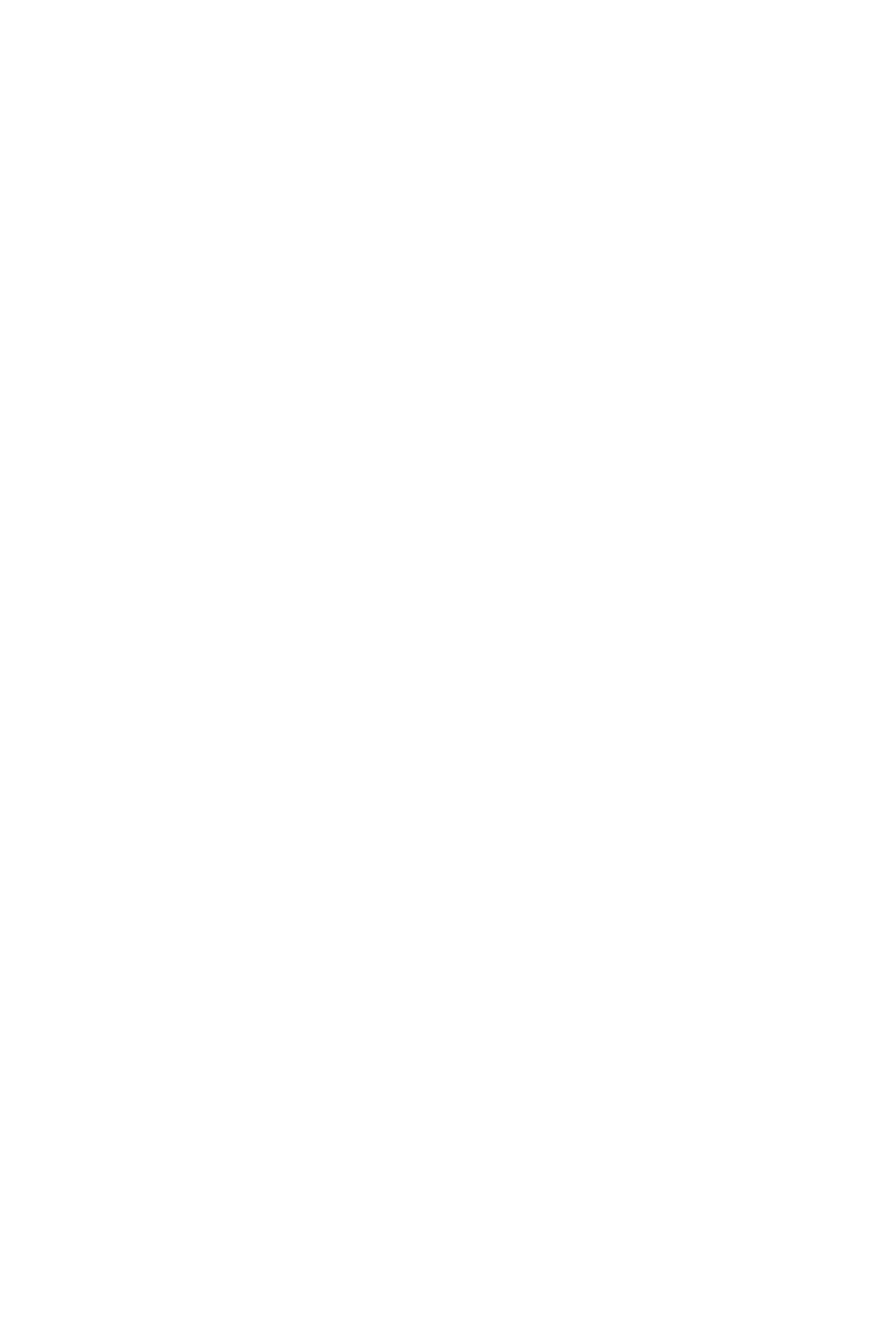## Unconventional Sisterhood

*Feminist Catholic Nuns in the Philippines*

Heather L. Claussen

ann arbor

THE UNIVERSITY OF MICHIGAN PRESS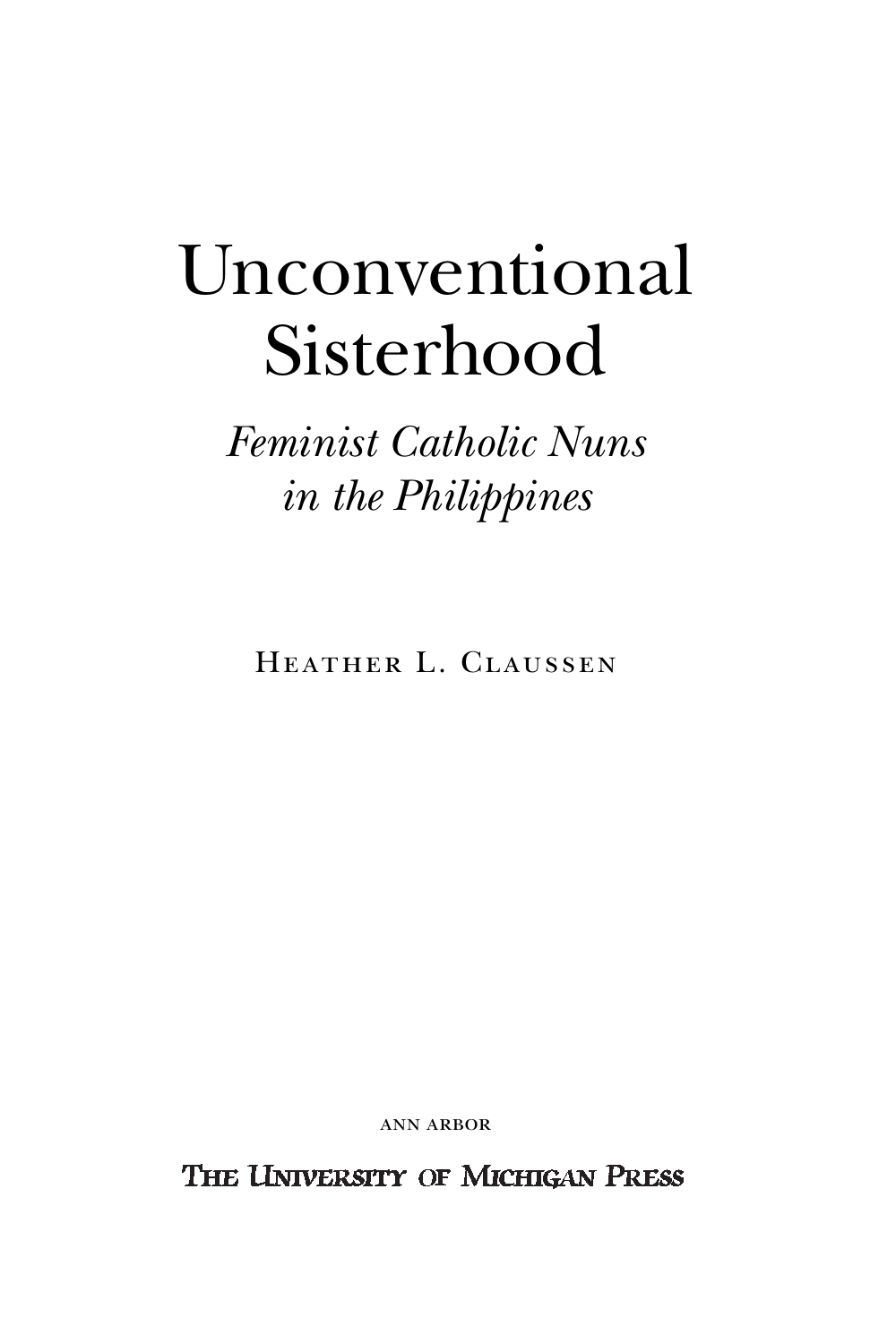Copyright © by the University of Michigan 2001 All rights reserved Published in the United States of America by The University of Michigan Press Manufactured in the United States of America  $\circledcirc$  Printed on acid-free paper

2004 2003 2002 2001 4321

No part of this publication may be reproduced, stored in a retrieval system, or transmitted in any form or by any means, electronic, mechanical, or otherwise, without the written permission of the publisher.

*A CIP catalog record for this book is available from the British Library.*

Library of Congress Cataloging-in-Publication Data

Claussen, Heather L., 1968– Unconventional sisterhood : feminist Catholic nuns in the Philippines / Heather L. Claussen. p. cm. — (Southeast Asia) Includes bibliographical references and index. isbn 0-472-11221-x (alk. paper) 1. Missionary Benedictine Sisters—Philippines. I. Title. II. Series. bx4406 .z5 p63 2001 271'.97—dc21 2001002647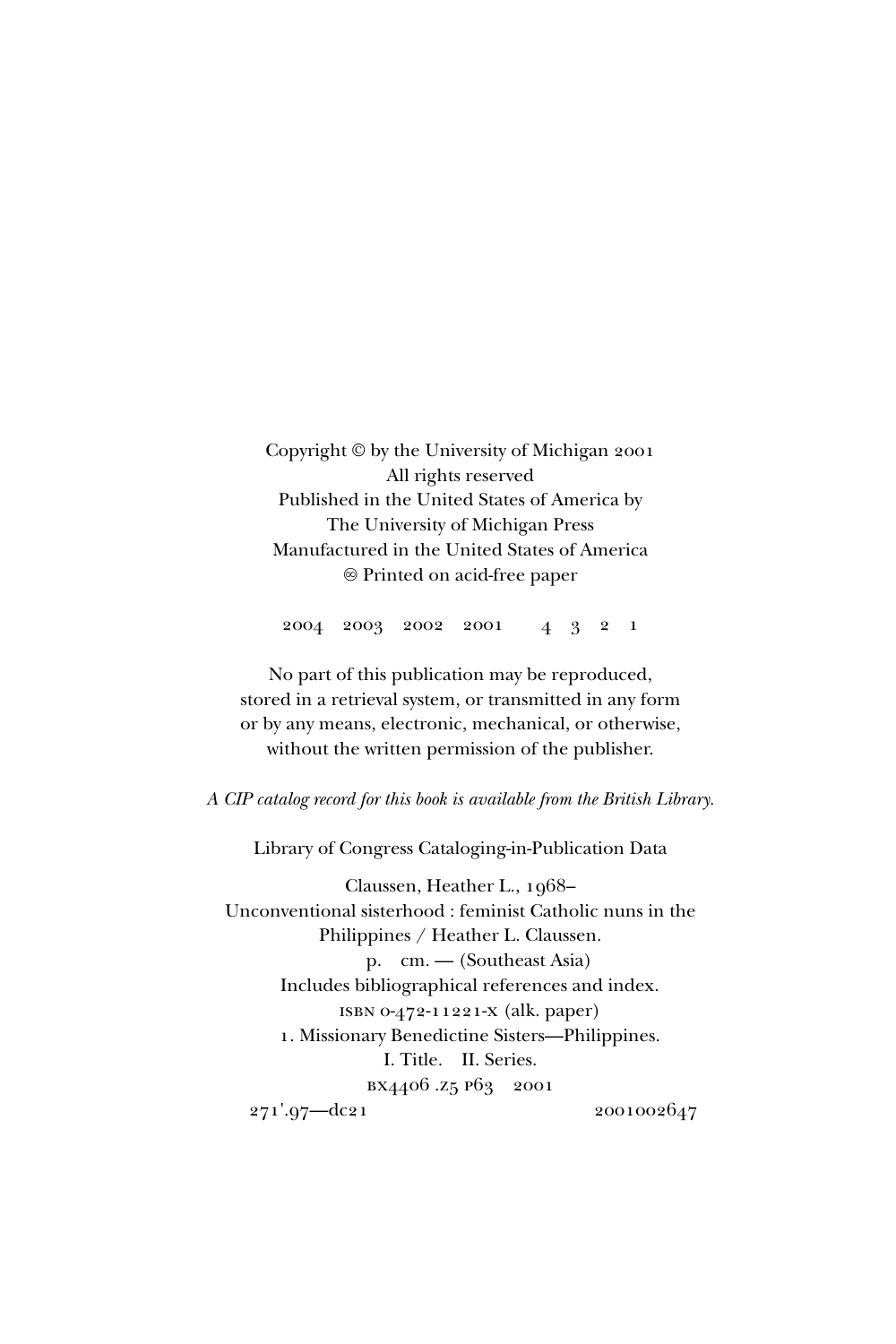For Cil

 $\overline{\phantom{a}}\bullet\overline{\phantom{a}}$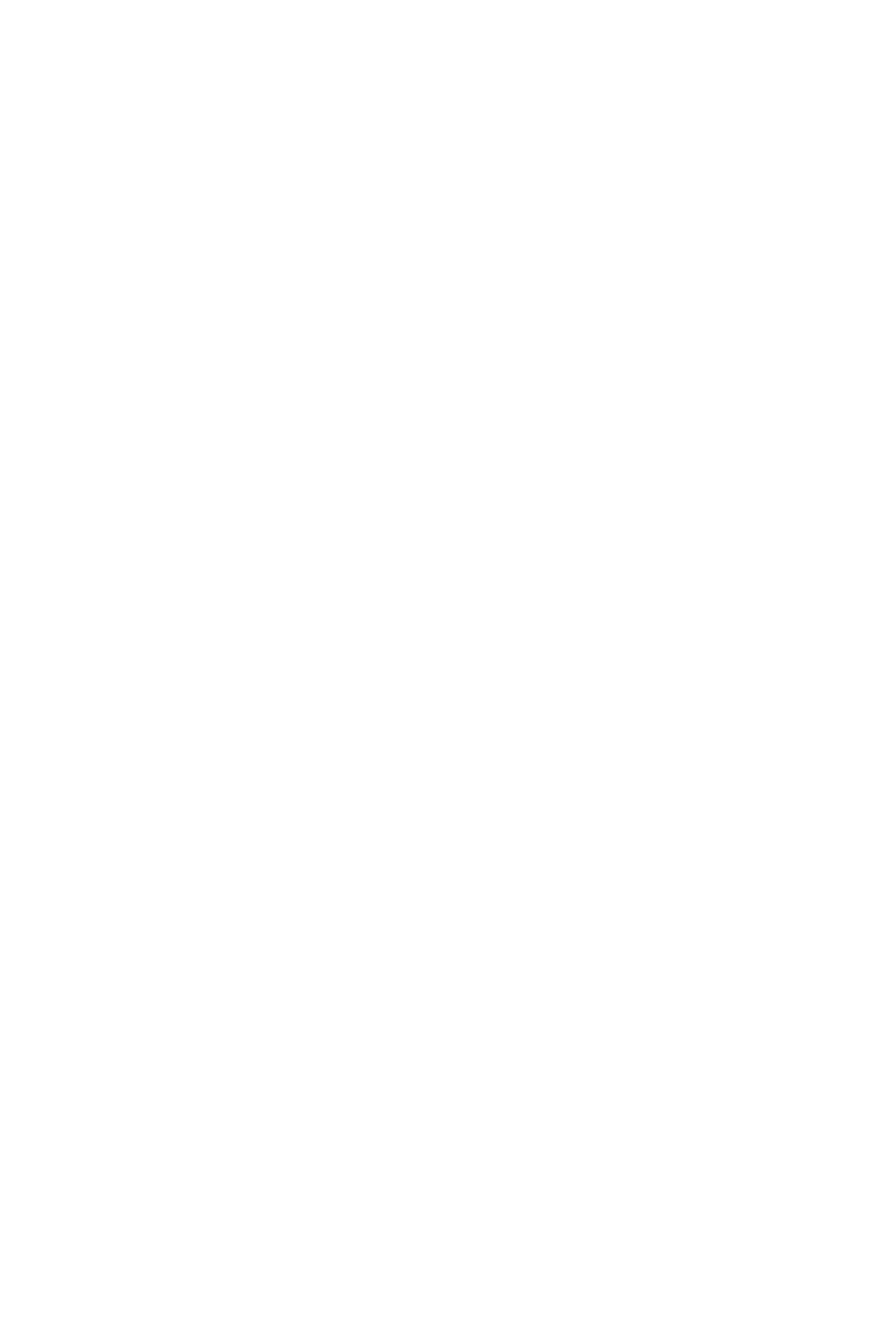## **Contents**

| Acknowledgments                                     | ix           |
|-----------------------------------------------------|--------------|
| Prolegomenon: First, a Word                         | $\mathbf{1}$ |
| 1. Sign Me Sister, OSB                              | 6            |
| 2. What Makes a Woman?                              | 34           |
| 3. The Making of the Missionary Benedictines        | 64           |
| 4. Unggoy Formation                                 | 87           |
| 5. Reclaiming Philippine Faith as Feminist Practice | 136          |
| 6. The Woman Question                               | 178          |
| 7. Filipina Feminism(s) Revisited                   | 206          |
| <b>Notes</b>                                        | 229          |
| References                                          | 241          |
| Index                                               | 247          |